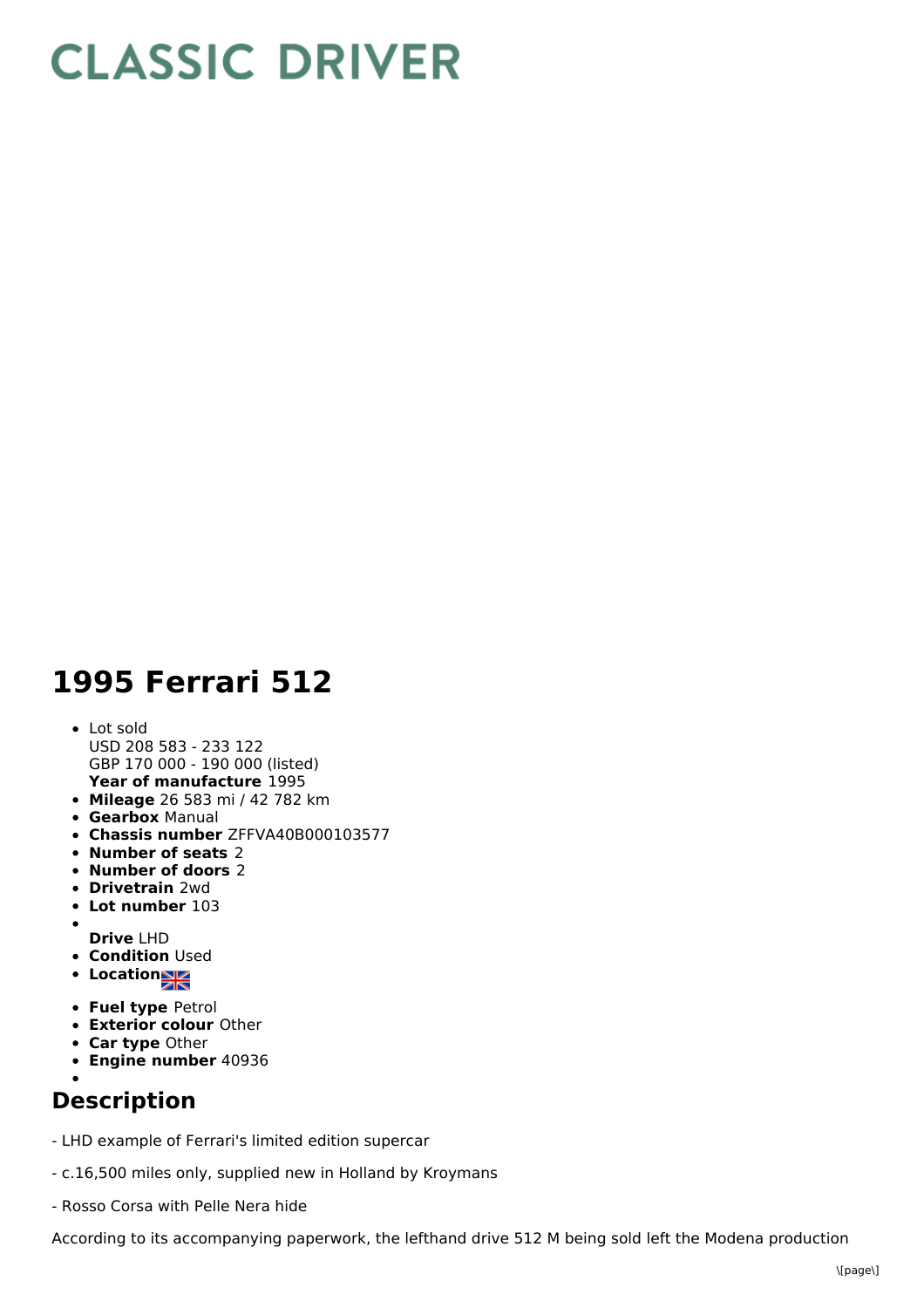line in late 1995 and was delivered to its first keeper via the Dutch Ferrari importer Kroymans - it was finished in the classic Prancing Horse colour of Rossa Corsa and trimmed in Pelle Nera hide. It then spent some time as part of a Japanese collection before being imported to the UK in 2015 and granted the registration 'N221 VEC' in March 2016. The Ferrari's history file contains many invoices for maintenance work carried in the Far East as well as a related DVD containing scores of photographs of this work. There are also a pair of 2015 bills from SB Race Engineering of Watford totaling over £6,500 that include charges for a cambelt change, work on the suspension, the replacement of tyres all round and repairs and paintwork to the engine cover.

The vendor regards the Testarossa's bodywork, paintwork, interior trim, 12-cylinder engine and five-speed manual gearbox to all be in 'excellent' order. Its odometer currently displays a mere 26,583 kilometers (c.16,500 miles) and the 512M is now being offered complete with original leather tool case, the aforementioned invoices, Swansea V5C and a current MOT valid to July 19. As the world moves away from multi-cylinder internal combustion engines towards hybrids and the silence of electric vehicles, the sonorous sound of a Ferrari flat-twelve can surely only become more treasured.

Though an evolution of the 512 BBi, Ferrari's Pininfarina-penned mid-engined, flat-12 Testarossa was of markedly different appearance. In order not to recreate the high cabin temperatures of its predecessor, it featured a pair of rear-mounted radiators rather than the 512BBi's single front-mounted one. This called for large, slatted intake ducts leading from the doors and rear quarter panels, and it was these that gave the newcomer both its distinctive looks and considerable girth - at 77.8 inches, it was nearly 6 inches wider than the 512BBi. The model was also longer and higher, resulting in more passenger and luggage accommodation.

The Testarossa name (Italian for 'Red Head') was an echo of Ferrari's immortal Testa Rossa sports racing cars of the 1950s and the engine's cam covers were painted red, as before. The five-litre Colombo-designed unit was very similar to that of the 512 BBi, but featured four-valves per cylinder. Together with other improvements, this resulted in a healthy output of 390bhp. The Testarossa reigned for seven years, before metamorphosing into the 512 TR and finally the limited edition 512M.

The 512M is distinguished by its open rather than concealed headlamps, the NACA ducts at the top of the bonnet, circular tail lamps and restyled bumpers. Inside, the gearknob was given a chrome finish, the aluminium pedals were drilled, air conditioning was standard fit, and carbonfibre racing seats available at no extra cost. Both Pininfarina and Ferrari flags adorned the facia. Still more output was extracted from the engine, which was now capable of 440bhp at 6,750rpm and 370 lb ft of torque at 5,500rpm. New titanium conrods and a revised crankshaft knocked 16 lbs off the previous weight of these components and permitted a revised rev limit of 7,500rpm. The improvements meant the 'Red Head' could now complete the allimportant 0-60mph dash in 4.7 seconds, that to 100mph in 10.2 seconds, and attain an optimum speed of just 4mph shy of the magic 200mph.

The 512M was not only the final iteration of the iconic Testarossa, it was also the last Ferrari to be powered by a flat-12 engine, a configuration synonymous with their F1 cars of the 1970s. Unlike the Testarossa and the 512 TR which came before it, the 512M was a limited edition model and just 501 examples were produced between 1994 and 1996.

H&H Classics

**Phone** +44-1925210035 The Motor House Lyncastle Road **Warrington** Cheshire WA4 4SN United Kingdom